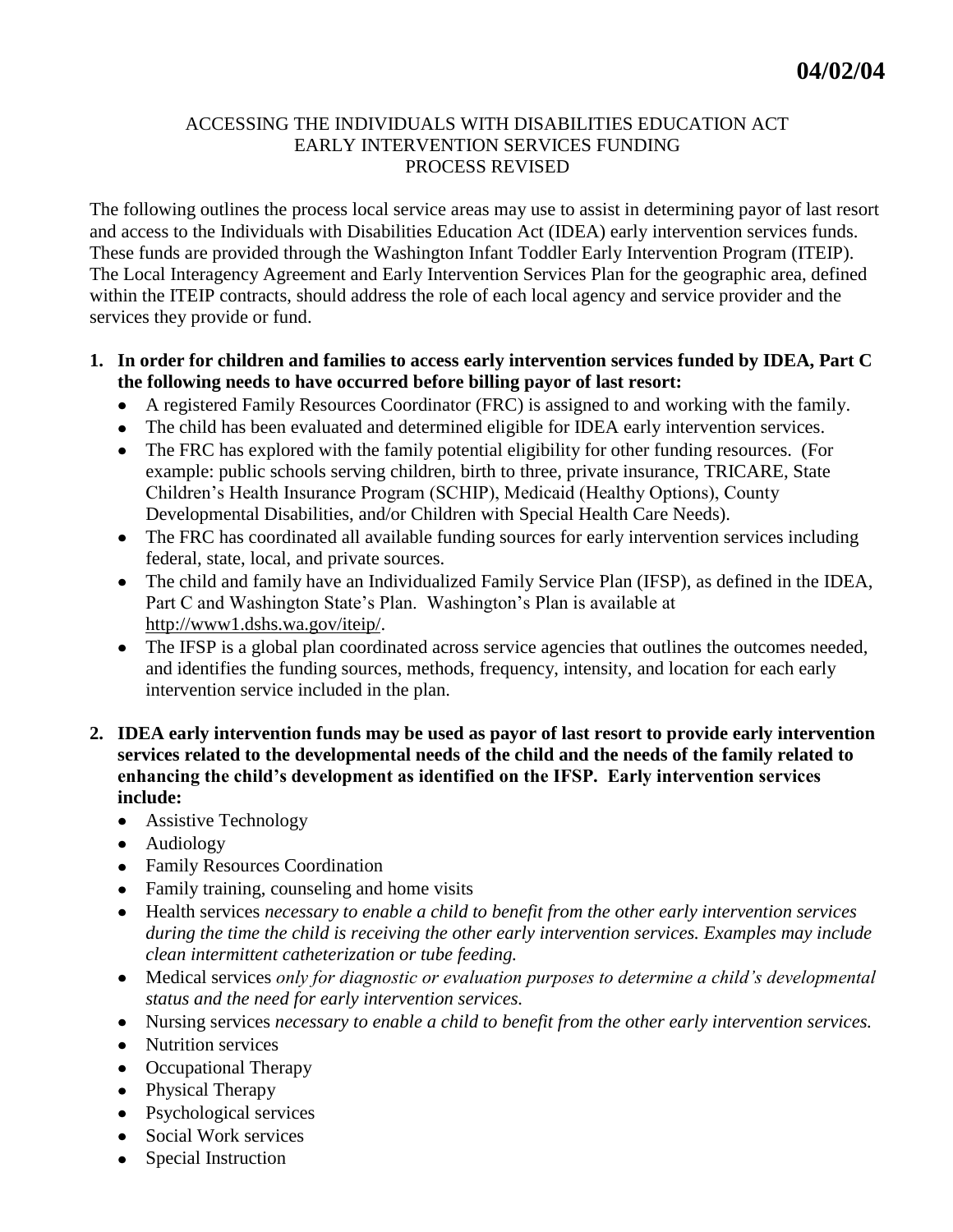- Speech-Language Pathology services
- Transportation and related costs
- Vision

# **(See Washington State's Plan Section III for the definition of each service and Section IV – IFSP policy for details on the required documentation.)**

The following questions may assist you in determining when it is appropriate to request IDEA, Part C funding and in identifying funding sources for each service listed on IFSPs. Please use the list of questions for the process. NOTE: The FRC should be assisting the family through this funding process and helping families to connect with all federal, state, local and private resources.

**All sources of funds must be accessed and be specified on the IFSP for each service before IDEA, Part C may be used for services. Washington also provides many services to children and families such as First Steps, WIC, TANF, and others. These programs should also be accessed, if appropriate.**

- **Does the child have private health care coverage?** 
	- a. Some services are denied because it is not authorized under the correct benefit or is billed incorrectly. Even if the health care coverage carrier verbally denies a service, the provider should submit the bill to the health care coverage carrier. Sometimes the written decision varies from the verbal denial. The provider should resubmit the bill even if a claim is denied. Mistakes may occur and claims may be paid if resubmitted. If a claim is denied when it appears to have been valid or when a health care coverage carrier refuses to pay for services that appear to be valid, the family member in whose name the policy is carried has a right to appeal. Each health care coverage carrier has an appeal procedure. Assistance with handling denials may be sought from the Office of the Insurance Commissioner. FRCs may assist families with this contact.
	- b. If the health care coverage limits payment to specific service providers the child must access that service provider.
	- c. Parents are responsible for paying their private or public health care coverage premium, deductible, co-pay and co-insurance.
	- d. Continue to the next question.
- **Are the child and family covered by TRICARE now known in Washington State as TRIWEST?** This is the Military Health System managed health care program. If services are denied by TRIWEST the above process applies.
- **Does the child have or is the child/family eligible for any public health care coverage. Public health care coverage includes Medicaid and the State Children's Health Insurance Program (SCHIP)?**
	- a. If the family's income falls within the Medicaid guidelines, they must apply. Two IDEA, Part C early intervention services are not covered by Medicaid. They are Family Resources Coordination and special instruction.

Some services are denied because it is not authorized under the correct benefit or is billed incorrectly. If there is a verbal denial, the provider should submit the bill. Sometimes the written decision varies from the verbal denial. The provider should resubmit the bill even the provider receives a written denial. Mistakes may occur and claims may be paid if resubmitted. If a claim is denied when it appears to have been valid or when Medicaid or another public health care coverage carrier refuses to pay for services that appear to be valid, the family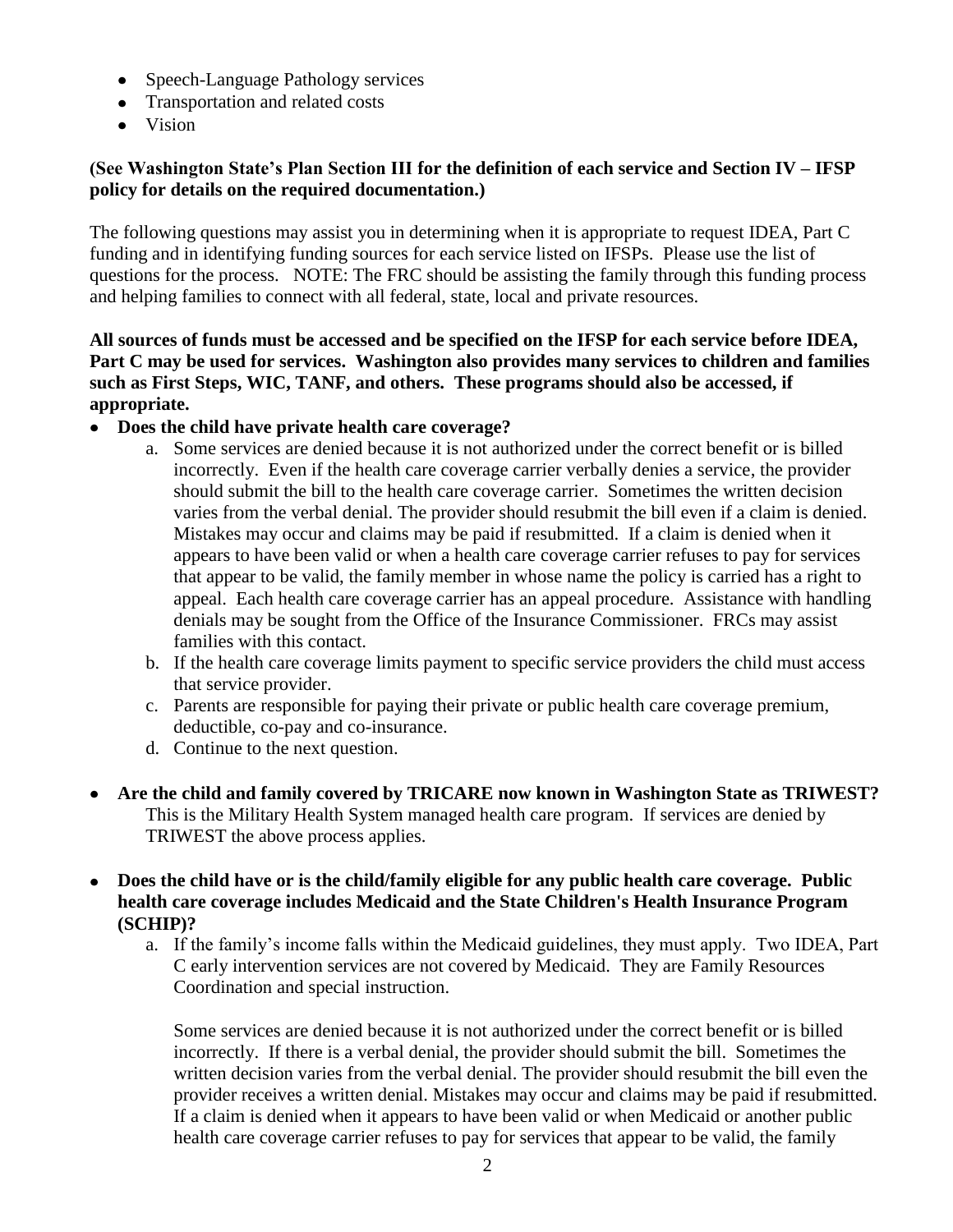member has a right to appeal. Public health care coverage has an appeal procedure. FRCs may assist the family with the appeal process with their local health care plan and/or the Medical Assistance Administration.

- b. Continue to next question.
- **Does the child reside within a school district that directly provides or contracts for early intervention services for children, birth to three?**
	- a. If yes, the family must enroll in the school district and the Individualized Family Service Plan (IFSP) must include this funding source.
	- c. Continue to next question.
- **Does the child meet the eligibility criteria for the Division of Developmental Disabilities (DDD)?** 
	- a. If yes, the family must apply at the local DDD office.
	- b. If the child is DDD eligible, does the family/child know their DDD case manager? This information needs to be documented on the IFSP.
	- c. If early intervention services are offered through the local County Developmental Disabilities programs and/or County Health and Human Services agencies, the IFSP must include this funding source, if available.
	- d. Are there other DDD state or local resources that the DDD case manager or staff can assist the family/child to access? If yes, include them on the IFSP.
	- e. Continue to the next question.
- **Does the child meet the Department of Health Children with Special Health Care Needs Program (CSHCN) eligibility criteria and is the family financially eligible?**
	- a. If yes, the family must apply. The CSHCN Program and the Medical Assistance Administration/Medicaid Program have the same financial eligibility. The family applies first for Medicaid. If families have access to one of 14 CSHCN Program supported Neurodevelopmental Centers and the service is covered by MAA, those funding sources must be used first. The local CSHCN Program Coordinator at the local health jurisdiction will consider payment for additional medical services not covered by MAA, within the limits of available funding.
	- b. Continue through other funding sources as appropriate.
	- **PART C EARLY INTERVENTION SERVICES FUNDS** may only be used as payor of last resort. To do so, the service must be is one of the 16 services, identified on the IFSP, and is not covered by another funding source. Part C funding may also be used to pay the provider of services pending reimbursement from the agency or entity that has ultimate responsibility for the payment (34CFR303.527). If so, upon receipt of payment from a responsible party, the Part C funding source must be reimbursed and the process documented.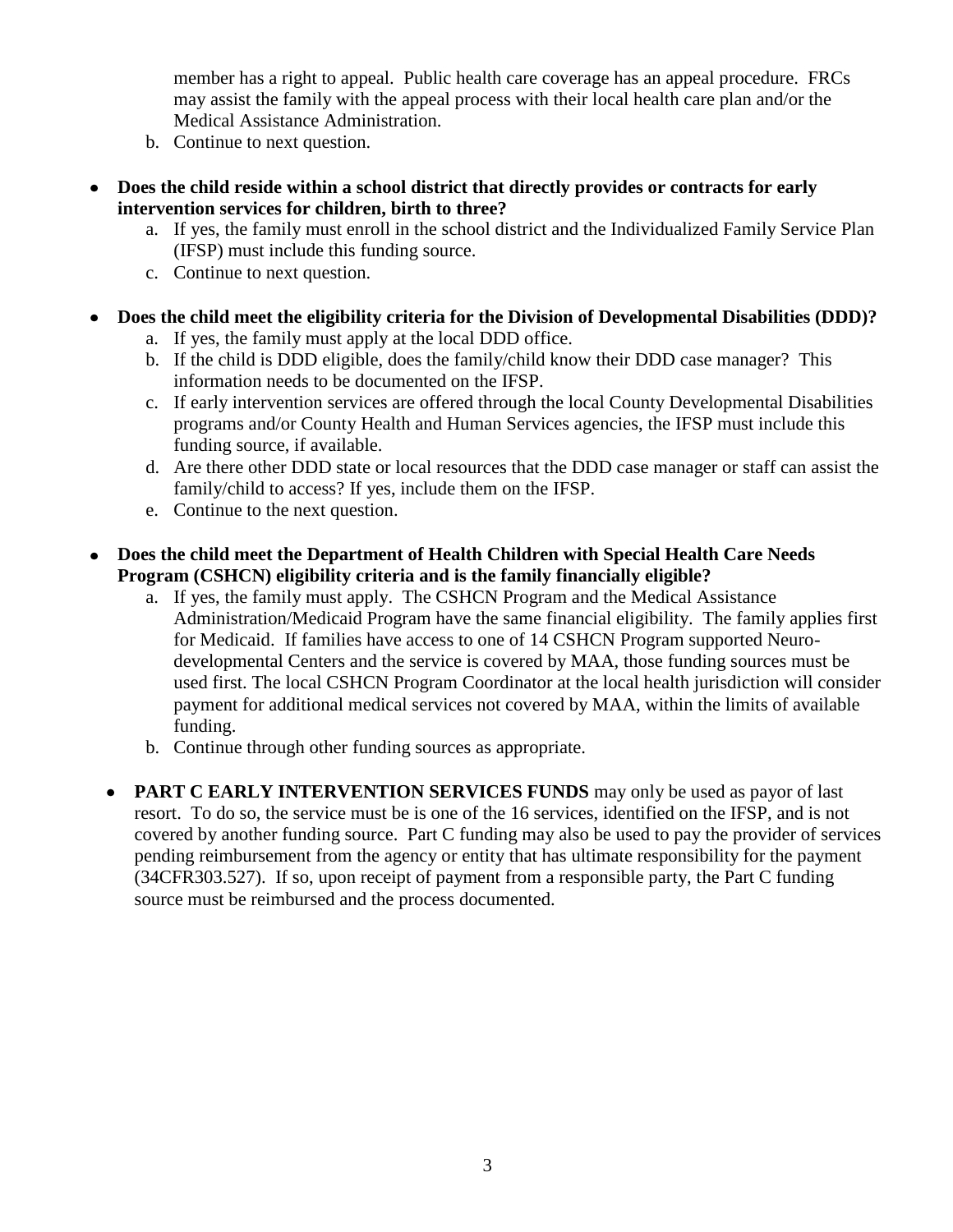## ENHANCED FUNDING FOR EARLY INTERVENTION SERVICES THROUGH THE EARLY INTERVENTION SECTION OF THE INDIVIDUALS WITH DISABILITIES EDUCATION ACT (IDEA)

## **EXAMPLES**

Communities have asked how best to fill unmet needs that are not funded by other sources (payor of last resort). IDEA early intervention funds to **enhance** early intervention services may be used for but not limited to:

- A child-specific early intervention service need identified on the child and family's IFSP. Early intervention services are designed to meet the developmental needs of the eligible child and the needs of the family related to enhancing the child's development. Services are to be provided by qualified personnel. The IFSP is based on the multidisciplinary evaluation and assessment. The IFSP team includes the family. The parents must give consent for the services to be delivered;
- A need that will increase services within an early intervention program;
- A need for additional qualified personnel or increased time for existing qualified personnel. Qualified personnel are defined in Washington State's plan Section IV Personnel Standards.

**The following examples are not an inclusive list. The most reasonable, cost-effective method of meeting the need is to be considered first. Funding for services may differ from geographic service area and funding source. Family Resources Coordinators should be aware of local policies and resources.** 

- 1. **A Child or Family Specific Service** (All individual child or family services must be part of the IFSP):
	- **Family Training –** Training, related to the child's development or the family's need to  $\bullet$ understand the child's delay, is identified by the parents or service provider and the need is documented on the IFSP.
		- o Pay for sign language training for the parents or caregivers of a hearing impaired child.
		- o Reimburse parents for transportation and registration to attend an in-state training or workshops on a topic related to their child's delay or disability.
		- o Contract with qualified personnel to provide training identified by the family; e.g. grief and loss, behavior concerns.
	- **Natural Environments -** Beginning July 1, 1998 any early intervention service **not** provided  $\bullet$ in a natural environment must have a written justification on the IFSP.
		- o Reimburse qualified personnel for time and travel to increase services provided in a natural environment (e.g. home, child care, recreation center, public swimming pool). Note: Transportation is often included in service delivery expenses, such as an Elks Therapist providing in-home services. Many families are providing their own transportation without the need for financial assistance. When situations such as these occur, transportation for a specific service on the IFSP may not be a needed service.)

### **Vision Services**

- o Provide skills training for qualified personnel serving children with vision impairments.
- o Provide evaluation or assessment in vision or orientation mobility.